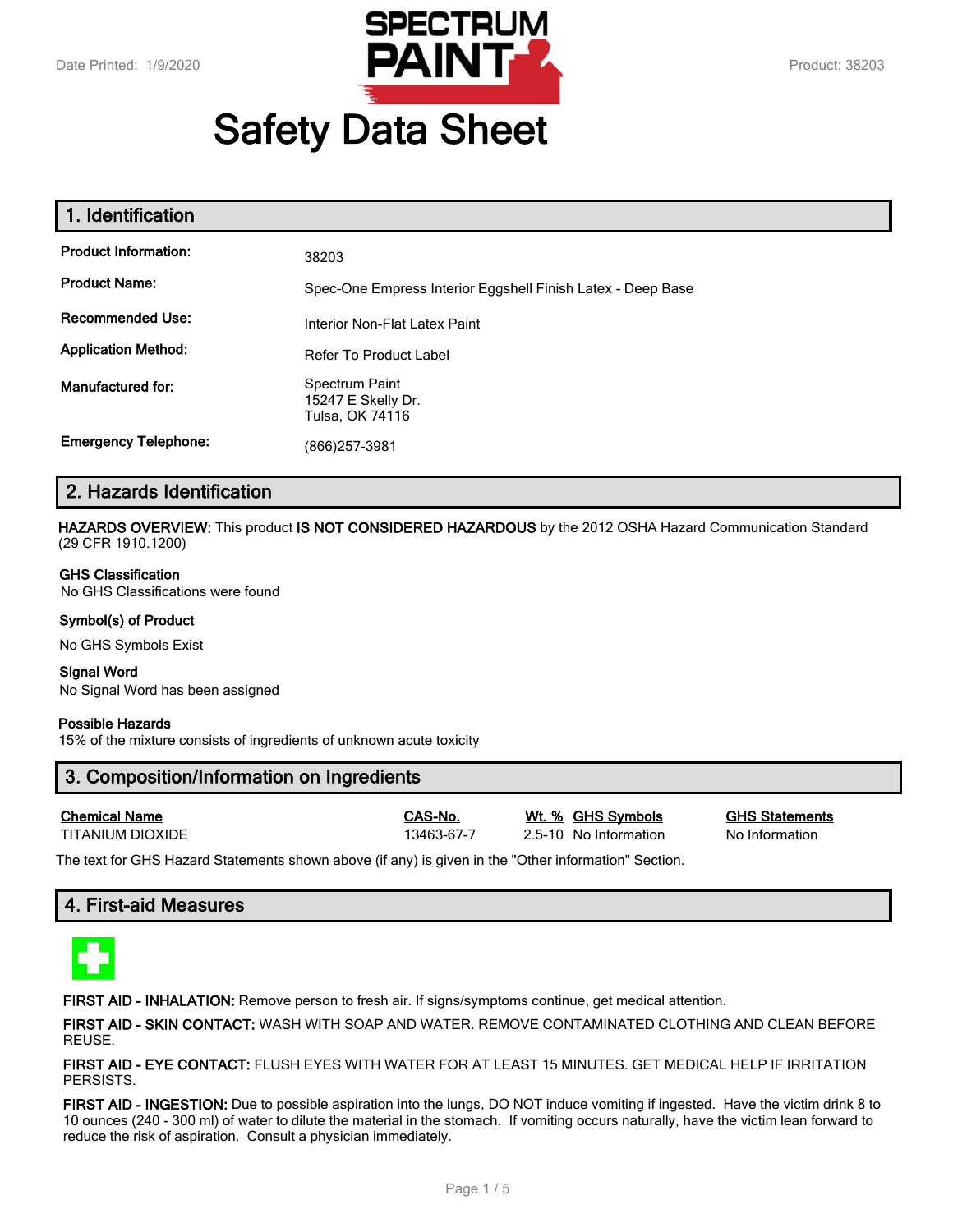# **5. Fire-fighting Measures**

**UNUSUAL FIRE AND EXPLOSION HAZARDS:** Container may rupture on heating.

**SPECIAL FIREFIGHTING PROCEDURES:** Use a self-contained breathing apparatus with full facepiece operated in pressuredemand or other positive pressure mode. USE WATER SPRAY TO COOL FIRE EXPOSED CONTAINERS.

**EXTINGUISHING MEDIA:** Carbon Dioxide, Dry Chemical, Foam, Water Fog

# **6. Accidental Release Measures**

#### **ENVIRONMENTAL PRECAUTIONS:** No Information

**STEPS TO BE TAKEN IN CASE MATERIAL IS RELEASED OR SPILLED:** ISOLATE HAZARD AREA AND KEEP UNNECESSARY PEOPLE AWAY. DO NOT ALLOW THE LIQUID TO ENTER INTO ANY SEWERS, ONTO THE GROUND OR INTO ANY BODY OF WATER. FOR LARGE SPILLS, USE A DIKE AND PUMP INTO APPROPRIATE CONTAINERS. SMALL SPILLS, DILUTE WITH WATER AND RECOVER OR USE NON-COMBUSTIBLE ABSORBENT MATERIAL AND SHOVEL INTO WASTE CONTAINERS.

# **7. Handling and Storage**



**HANDLING:** KEEP FROM FREEZING.

**STORAGE:** Store in a cool dry area. KEEP OUT OF REACH OF CHILDREN.

# **8. Exposure Controls/Personal Protection**

| Ingredients with Occupational Exposure Limits |                      |                       |                          |                         |  |
|-----------------------------------------------|----------------------|-----------------------|--------------------------|-------------------------|--|
| <b>Chemical Name</b>                          | <b>ACGIH TLV-TWA</b> | <b>ACGIH-TLV STEL</b> | <b>OSHA PEL-TWA</b>      | <b>OSHA PEL-CEILING</b> |  |
| TITANIUM DIOXIDE                              | $10 \text{ ma/m}$ 3  | N.E.                  | 15 mg/m3 (Total<br>dust) | N.E.                    |  |

**Further Advice: MEL = Maximum Exposure Limit OES = Occupational Exposure Standard SUP = Supplier's Recommendation Sk = Skin Sensitizer N.E. = Not Established**

#### **Personal Protection**



**RESPIRATORY PROTECTION:** In order to avoid inhalation of spray-mist and sanding dust, all spraying and sanding must be done wearing adequate respirator.



**SKIN PROTECTION:** Sensitive individuals should wear gloves to prevent repeated contact.



**EYE PROTECTION:** Safety glasses with side-shields



**OTHER PROTECTIVE EQUIPMENT:** No Information



**HYGIENIC PRACTICES:** Wash hands before eating, drinking, or smoking.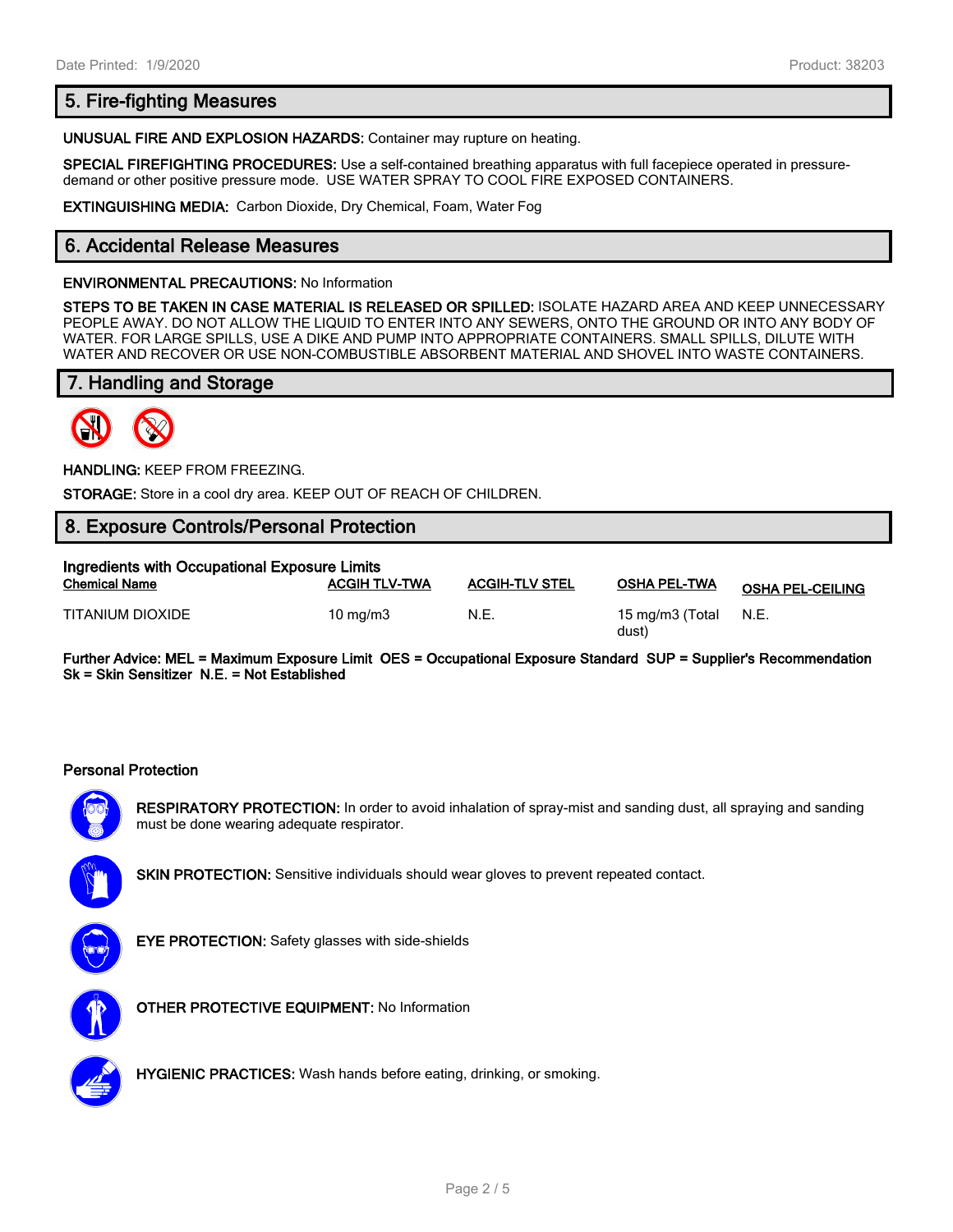# **9. Physical and Chemical Properties**

| Appearance:<br>Odor:<br>Density, Ib/gal:<br>Freeze Point, °C:<br><b>Solubility in Water:</b><br>Decomposition temperature, °C | Thick Liguid<br>Slight Ammonia Odor<br>$9.58 - 9.98$<br>No Information<br>No Information<br>No Information | <b>Physical State:</b><br><b>Odor Threshold:</b><br>pH:<br>Viscosity:<br>Partition Coefficient, n-octanol/<br>water: | Liguid<br>No Information<br>No Information<br>No Information<br>No Information |
|-------------------------------------------------------------------------------------------------------------------------------|------------------------------------------------------------------------------------------------------------|----------------------------------------------------------------------------------------------------------------------|--------------------------------------------------------------------------------|
| Boiling Range, °C:                                                                                                            | $98 - 104$                                                                                                 | <b>Explosive Limits, %:</b>                                                                                          | N/A                                                                            |
| Combustibility:                                                                                                               | Does Not Support Combustion                                                                                | Flash Point, °C:                                                                                                     | Not Applicable                                                                 |
| <b>Evaporation Rate:</b>                                                                                                      | <b>Slower Than Ether</b>                                                                                   | Auto-Ignition Temperature, °C                                                                                        | No Information                                                                 |
| <b>Vapor Density:</b>                                                                                                         | Lighter Than Air                                                                                           | Vapor Pressure, mmHg:                                                                                                | No Information                                                                 |

(See "Other information" Section for abbreviation legend)

# **10. Stability and Reactivity**

**STABILITY:** THIS MATERIAL IS STABLE UNDER NORMAL STORAGE AND HANDLING CONDITIONS.

**CONDITIONS TO AVOID:** AVOID HIGH TEMPERATURES AND FREEZING.

**INCOMPATIBILITY:** No Information

**HAZARDOUS DECOMPOSITION PRODUCTS:** MAY GENERATE TOXIC OR IRRITATING COMBUSTION PRODUCTS. MAY GENERATE CARBON MONOXIDE GAS.

# **11. Toxicological Information**



**Practical Experiences**

**EFFECT OF OVEREXPOSURE - INHALATION:** Inhalation may cause irritation to the respiratory tract (nose, mouth, mucous membranes).

**EFFECT OF OVEREXPOSURE - SKIN CONTACT:** PROLONGED OR REPEATED CONTACT MAY CAUSE IRRITATION.

**EFFECT OF OVEREXPOSURE - EYE CONTACT:** MILD EYE IRRITANT.

**EFFECT OF OVEREXPOSURE - INGESTION:** May be harmful if swallowed. May cause gastrointestinal disturbance.

**EFFECT OF OVEREXPOSURE - CHRONIC HAZARDS:** No Information

**CARCINOGENICITY:** IARC lists Titanium Dioxide as a possible human carcinogen (Group 2B) by route of inhalation.

**PRIMARY ROUTE(S) OF ENTRY:** Eye Contact, Ingestion, Inhalation, Skin Contact

## **Acute Toxicity Values**

**The acute effects of this product have not been tested. Data on individual components are tabulated below**

| CAS-No. | <b>Chemical Name</b>        | Oral LD50           | Dermal LD50    |
|---------|-----------------------------|---------------------|----------------|
|         | 13463-67-7 TITANIUM DIOXIDE | > 5,000 mg/kg (Rat) | > 10,000 mg/kg |

(Rabbit)

**CAS-No. Chemical Name Oral LD50 Dermal LD50 Vapor LC50** N.I.

N.I. = No Information

# **12. Ecological Information**

**ECOLOGICAL INFORMATION:** No Information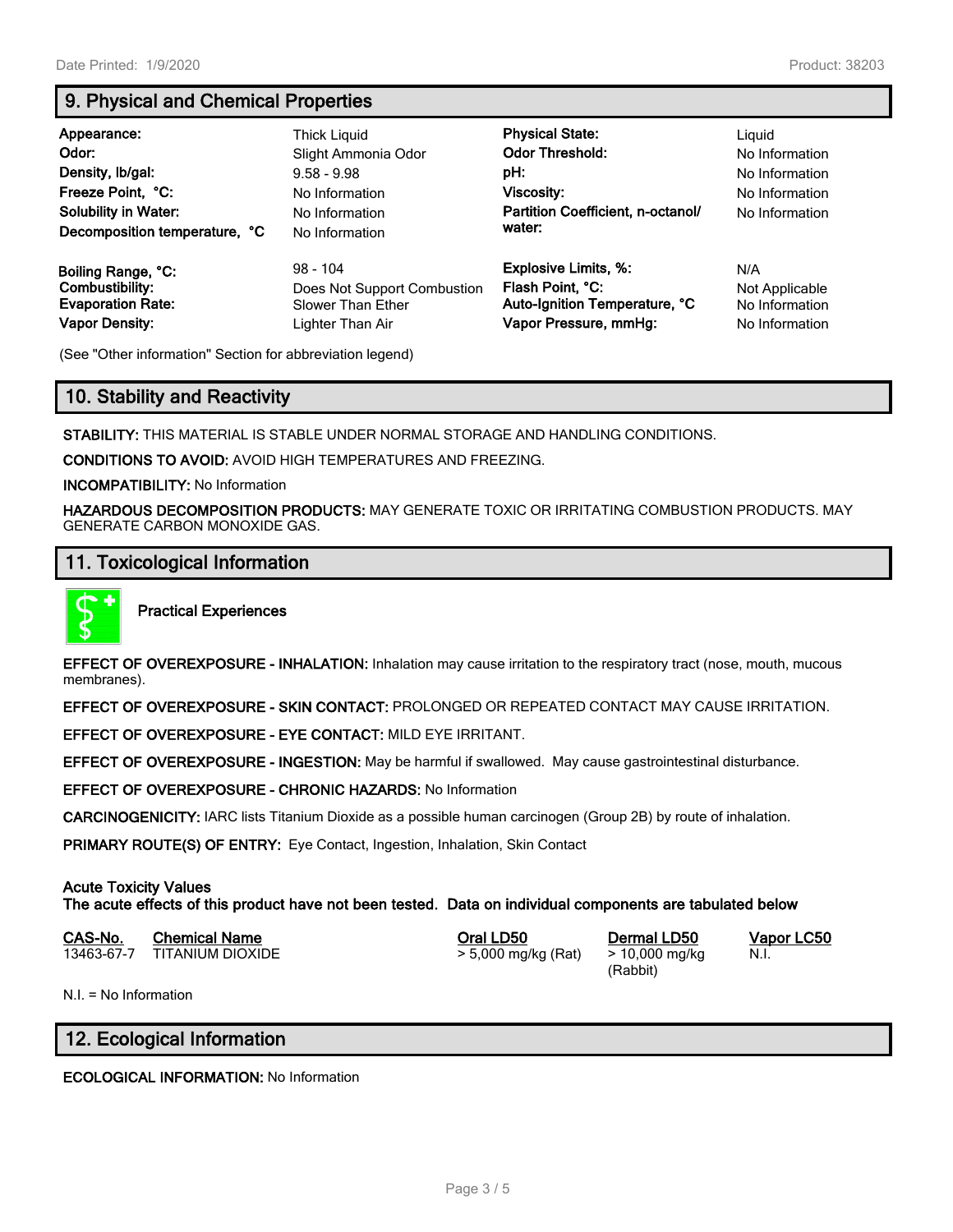# **13. Disposal Information**



#### **Product**

**DISPOSAL METHOD:** DO NOT DUMP INTO ANY SEWERS, ON THE GROUND, OR INTO ANY BODY OF WATER. ALL DISPOSAL METHODS MUST BE IN COMPLIANCE WITH ALL FEDERAL, STATE/PROVINCIAL, AND LOCAL LAWS AND REGULATIONS.

**STEPS TO BE TAKEN IN CASE MATERIAL IS RELEASED OR SPILLED:** ISOLATE HAZARD AREA AND KEEP UNNECESSARY PEOPLE AWAY. DO NOT ALLOW THE LIQUID TO ENTER INTO ANY SEWERS, ONTO THE GROUND OR INTO ANY BODY OF WATER. FOR LARGE SPILLS, USE A DIKE AND PUMP INTO APPROPRIATE CONTAINERS. SMALL SPILLS, DILUTE WITH WATER AND RECOVER OR USE NON-COMBUSTIBLE ABSORBENT MATERIAL AND SHOVEL INTO WASTE CONTAINERS.

# **14. Transport Information**

**SPECIAL TRANSPORT PRECAUTIONS:** Not Regulated by DOT

**DOT Proper Shipping Name:** Not Regulated **Packing Group:** Not Regulated **Packing Group:** Not Regulated **DOT Technical Name:** Not Regulated **Resp. Guide Page:** No Information

**Hazard SubClass:** Not Regulated **DOT Hazard Class:** Not Regulated **DOT UN/NA Number:** Not Regulated

# **15. Regulatory Information**

## **U.S. Federal Regulations:**

#### **CERCLA - SARA Hazard Category**

This product has been reviewed according to the EPA 'Hazard Categories' promulgated under Sections 311 and 312 of the Superfund Amendment and Reauthorization Act of 1986 (SARA Title III) and is considered, under applicable definitions, to meet the following categories:

None Known

#### **SARA SECTION 313:**

This product contains the following substances subject to the reporting requirements of Section 313 of Title III of the Superfund Amendment and Reauthorization Act of 1986 and 40 CFR part 372:

No Sara 313 components exist in this product.

#### **TOXIC SUBSTANCES CONTROL ACT:**

This product contains the following chemical substances subject to the reporting requirements of TSCA 12(B) if exported from the United States:

No TSCA components exist in this product.

# **U.S. State Regulations: NEW JERSEY RIGHT-TO-KNOW:**

The following materials are non-hazardous, but are among the top five components in this product.

## **Chemical Name CAS-No.**

WATER 7732-18-5 ACRYLIC POLYMER **PROPRIET ACRYLIC POLYMER** 

## **PENNSYLVANIA RIGHT-TO-KNOW**

The following non-hazardous ingredients are present in the product at greater than 3%.

#### **Chemical Name CAS-No.**